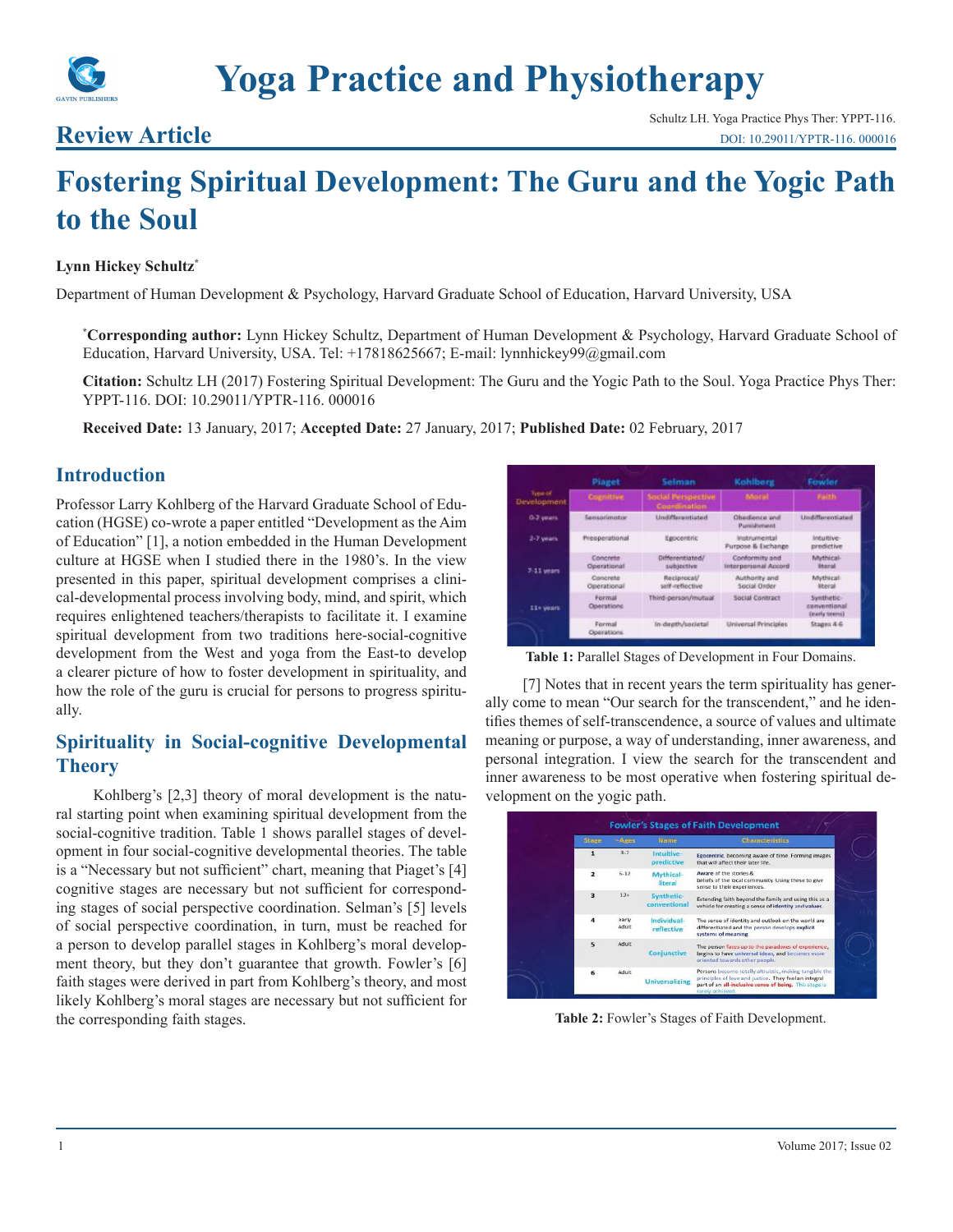Using this lens on spirituality, (Table 2) shows details of Fowler's stages of faith development, the social-cognitive theory most directly related to spiritual development. In Fowler's stages 1 to 4, a person is oriented to the outer world. We see hints of inner awareness in the second highest "Conjunctive" stage 5, though persons at this stage remain mostly directed outward. In the "Rarely Achieved" Universalizing stage 6, there are clear descriptions of transcendence and inner awareness, but again there is a strong emphasis on action in the outer world, as we can (see in Table 3).



**Table 3:** Characteristics of Fowler's Faith Stages 5 & 6.

(Table 3) shows more details of Fowler's two highest faith stages in adolescents and adults. There are suggestions of inner awareness beginning in stage 5 (in facing the paradoxes of existence, and reclaiming & reworking one's past), but a person remains mostly directed toward the outer world (committed to justice, oriented towards others, discovering truth through multiple viewpoints, etc. In Fowler's Stage 6 there are clear descriptions of inner awareness and self-transcendence (an all-inclusive sense of being, denial of self for total unity with God, etc.) that sound remarkably like Eastern notions of samādhi in yoga and nirvana in Buddhism. Nevertheless, a person at stage 6 still has a strong orientation toward behavior in the outer world, as a disciplined activist seeking to make tangible impact on transforming the social order; an "Actualize" of an inclusive and fulfilled human community, etc.

I am struck by the great leap in spirituality (in terms of inner awareness and transcendence) between Fowler's two highest faith stages as well as how much his highest stage 6 is populated with social activists. Fowler believes this "Rarely Achieved" stage 6, is reached only by great spiritual and social transformers like Jesus, Buddha, Mohammed, Gandhi, Nelson Mandela, Martin Luther King. In Fowler's theory and in the Western psychological literature in general, spiritual development tends to remain a construct relating to the mind, an outward orientation to the world. In contrast, in yogic philosophy and psychology, spiritual development is a journey inward toward the soul (universal consciousness).

In the Western psychological literature, spiritual development tends to remain a mental construct, a quest for meaning [6], for example, define faith as "A person's way of seeing him- or herself in relation to others against a background of shared meaning and purpose." [6] notion of faith (or spirituality) as a person's orienting toward the object of their "Ultimate Concern," that is, something presumably outside themselves

Some of you here today may remember how in the 1970s and 1980s the third floor of Larsen Hall was a hub of intellectual excitement and debate, with students and scholars from around the world attracted to Larry Kohlberg's brilliance. Although I feel blessed to have studied with Larry at HGSE, it was Bob Selman who became my mentor, advisor, and colleague. His theory of interpersonal thought and action intrigued me, as did the clinicaldevelopmental question it generated: Why doesn't social-cognitive capacity always translate into mature action and relationships. Why don't many of us walk the talk? And how do we as educatorclinicians foster that connection?

My work with Bob Selman [8,9] occurred when our research group was focused on translating the social-cognitive constructs of social perspective coordination and interpersonal understanding into a developmental construct of interpersonal action. We operational zed Interpersonal action into the constructs of negotiating conflict and sharing experience. Because levels of social perspective coordination are most evident when the perspectives of self and other clash in conflict situations that must be resolved, these interactions are the easiest in which to observe perspective taking in behavior. (Table 4) shows Selman's levels of social perspective coordination (thought) and interpersonal negotiation strategies (action). The negotiation levels go from impulsive behavior (hit or run away) to unilateral strategies (take it or give it up), to reciprocity (trades), to compromise and collaboration. Sadly, many authoritarian world leaders, historically and today, operate on the unilateral level, action from a one-way perspective [10].

| Level          | <b>Social Perspective</b><br>Coordination<br>(thought) | <b>Interpersonal Negotiation</b><br><b>Strategies</b><br>(action) |
|----------------|--------------------------------------------------------|-------------------------------------------------------------------|
| $\bf{0}$       | Egocentric                                             | Impulsive                                                         |
| $\overline{1}$ | One-way                                                | Unilateral                                                        |
| $\overline{2}$ | Reciprocal                                             | Cooperative                                                       |
| 3              | Mutual                                                 | Compromising                                                      |
| 4              | Interdependent/<br>societal                            | Collaborative                                                     |

**Table 4:** Developmental Levels in the Selman Framework.

In my dissertation [11,12], I explored the "Gap between interpersonal thought and action," that is, when one's highest level of social perspective coordination is not employed in relationship behavior. [13] Noted a similar gap in the relationship between moral reasoning and moral behavior: research has shown only a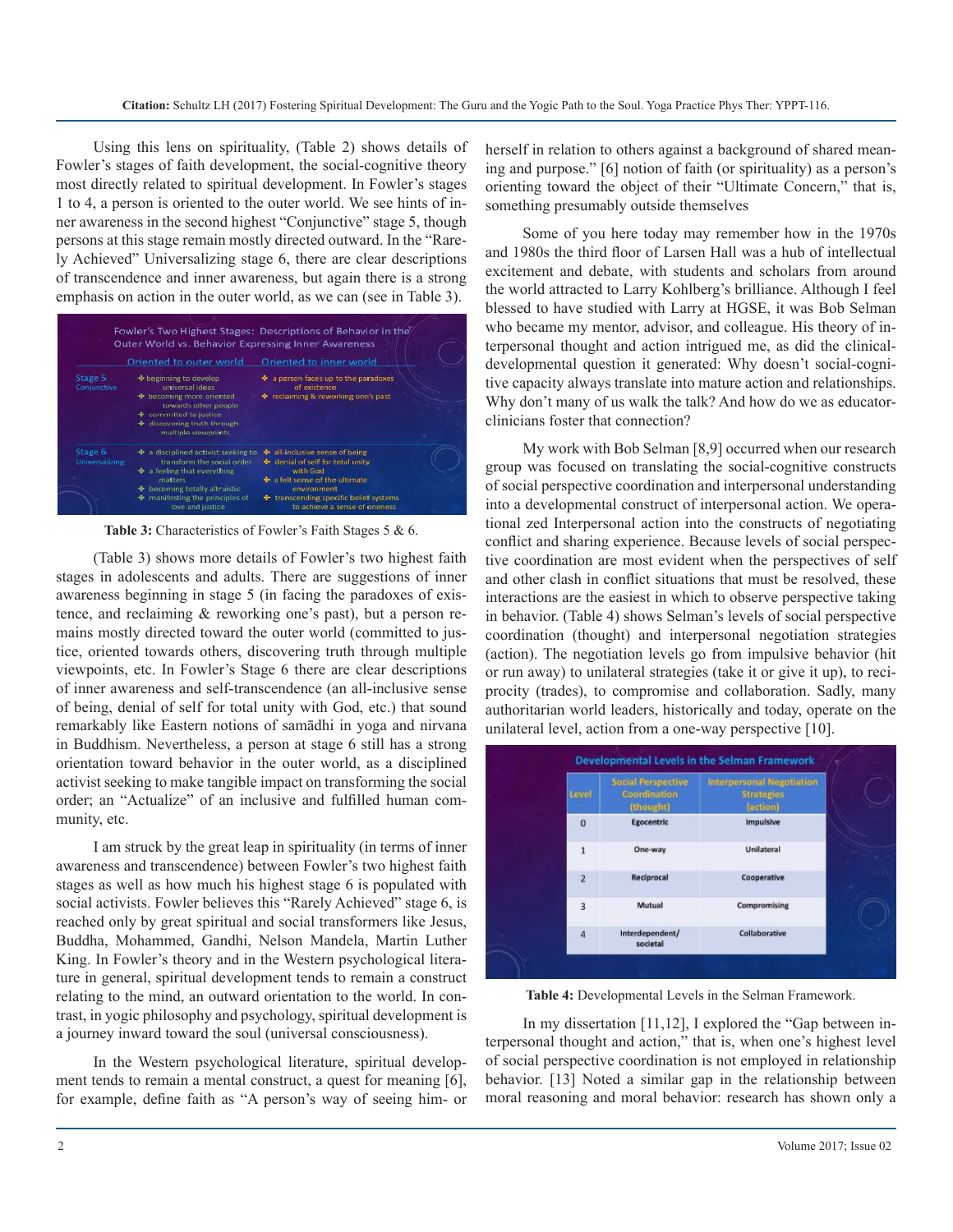very modest relationship between them, with moral reasoning accounting for only 10% of the variance in moral behavior. Blasi conceived of "An emerging self-identity in which moral principles and values become increasingly integrated and central for one's true self" [14]. Our research group found linkages between the interpersonal thought/action gap in two groups: a positive relationship between the gap and adolescent girls who had parents with affective disorders [15], and a negative relationship between the gap and children with better social adjustment and positive peer nominations [16].

Our group felt that these thought-behavior gaps were caused by emotional interference-by emotional distress or ingrained, often unconscious, patterns of behavior with other people. In a small sample of adolescents, I found modest, but statistically significant, support for my hypothesis that lack of emotional maturity interferes with a person's ability to use their highest interpersonal understanding in their social behavior. Emotional maturity was operational zed in measures of developmental levels of (1) defense mechanisms using [17-19] (2) object relations using Sidney Blatt's work [20,21]. Interpersonal thought and action were operational zed using the construct of interpersonal negotiation strategies [8] using a hypothetical dilemma questionnaire [11] and a real-life interview about actual conflicts with parents and a best friend. (Figure 1) depicts the study's hypothesis that immature emotions can interfere with putting interpersonal understanding into action.



**Figure 1:** Emotional Immaturity Causing the Gap between Interpersonal Thought and Action.

# **Spiritual Development in Yoga**

#### **The Eight Limbs of Yoga**

Although yoga was mentioned in the earliest Vedic texts (e.g., the Upanishads), dating back to the 8th century BC, it was around the 3rd century AD that Patañjali codified yoga in the Yoga Sūtras, a seminal yoga text [22,23]. The Yoga Sūtras of Patañjali define yoga as "Yogaś citta-vṛtti-nirodhaḥ," translated as yoga is the stilling of thought, the stilling of the waves of consciousness in the mind. In the intensive milieu of my many years of professional education in yoga and Ayurveda (yoga's sister science) I

witnessed profound changes in my fellow students. The changes were evident both in their spirituality (the ultimate goal of yoga) and in their interpersonal thought and action. For example, many yogis noticed that they became more adamant about yogic ethical principles like ahimsa, the Sanskrit word for nonviolence, and less reactive in close relationships. These observations generated a clinical-developmental question: What is the relationship between yogis' interpersonal development and what motivates and supports their spiritual growth?

Yoga incorporates not only the goal of stilling the mind, but also practices that help us achieve it. In Patañjali's work, yoga is comprised of eight components or "Limbs," not just that of the postures (āsanas) for which yoga is widely known in the West. Table 5 depicts the eight limbs of yoga. The first limb is thymes, five ethical principles that guide our interactions with the world. The first yama, ahimsa (non-harming), encompasses the other four principles. These include truth fullness, non-stealing and nongrasping. The second limb is the niyamas or personal observances, which include cleanliness and purity, contentment, discipline, selfstudy, and surrender to life and to God. Thus, yoga is built on a strong foundation of moral teachings and personal practices. [24] Notes that these ethical precepts "Underpin and bind all the teachings of Yoga," and that adherence to the yamas and niyamas "Precedes and super cedes all other yoga practices" (p. 29).

The third limb of yoga is āsana, the postures that most in the West know as yoga. A major difference between as an and exercise is that when the postures are done correctly, we focus on movement with the breath and an inner awareness of body sensations, eliciting a meditative state of mind. The postures stimulate the nervous system and engender movement in prāna, the life force (often equated only with the breath), that gives us the vibrant energy that not only sustains our life, but works to progressively remove blockages in our body and mind.



**Table 5:** Patanjali's Eight Limbs of Yoga.

The fourth limb of yoga, prānayāma or breath work, is a meditative practice that includes different patterns of inhalation, exhalation, and breath retention that calm, strengthen, and balance the nervous system and magnify inner experience. The fifth limb prātyahāra-sense withdrawal-pivots the mind directly inward. The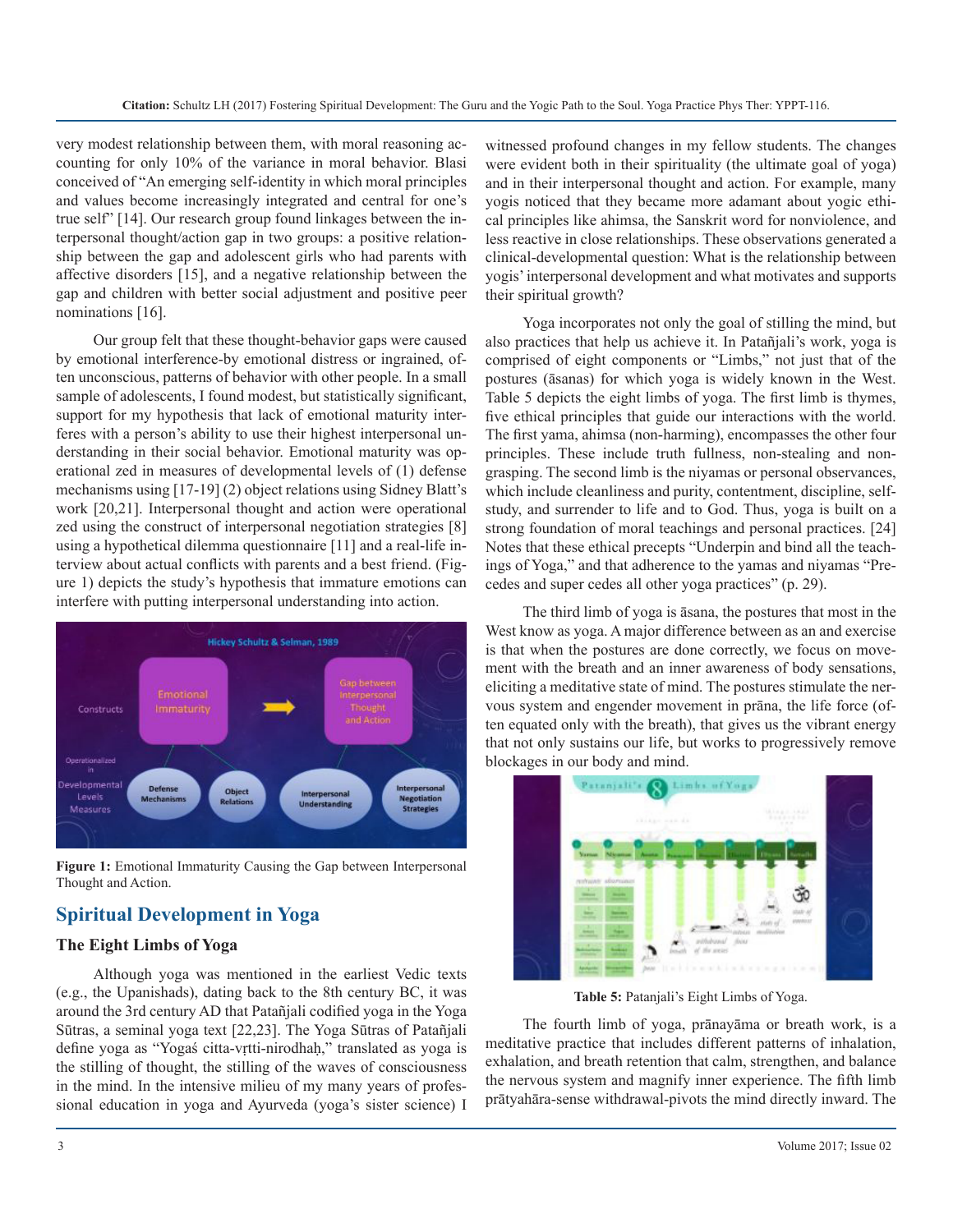last three limbs of yoga (dharana, dhyana, and samādhi) are increasingly deep levels of meditation, from concentration on one object, to a state of meditation, and finally to the complete stilling of the mind in a state of oneness. In samādhi (nirvana in Buddhism), the endpoint of the yogic path, the soul-the pure consciousness within us-merges back into purusha, the universal consciousness from which it sprang.

Both Buddhism and yoga present eightfold paths that map onto each other in terms of ethical practices and meditation, but only yoga offers the mind-body practices of postures and breath work that are mechanisms to engage both the body and the mind to cultivate meditation.

## **Sāmkhya Philosophy as a Mechanism of Spiritual Growth**

The limbs of yoga provide tools to still the mind but don't explain the mechanism, the it that I have observed changing in those who become serious students of yoga. The ancient Indian Sāmkhya philosophy, the oldest of six schools of Indian philosophy, provides the foundation for yoga and Ayurveda's philosophy and psychology [25]. This Vedic philosophical system depicts an evolution from universal consciousness to matter, and its reversethe involution from matter back to consciousness [26]. It is the involution from matter to consciousness that comprises the yogic journey to enlightenment, the inward journey of spiritual development.

The evolution from universal consciousness to matter starts with purusha, or universal consciousness, which in Sāmkhya cosmology was the whole world in the beginning. Purusha is pure consciousness, eternal and unchanging, beyond attributes. It harbors our souls within it, comprising a part of us characterized by choice less passive awareness and a witnessing and observing self. The Sāmkhya creation story goes that the world of nature evolved when a wave of vibrations (the sound of OM) emerged from purusha, which produced prakriti-un manifested primordial matter and will (see Figure 2).



**Figure 2:** Prakriti Emerging from Purusha.

After prakriti becomes manifest it becomes the phenomenal reality of the world of nature, and represents creative potential, awareness with choice, with form, color and action-related attributes.



**Figure 3:** Evolution: The Journey of Consciousness into Matter in Sāmkhya Philosophy.

(Figure 3) depicts the further evolution of nature and matter, using a hand-drawn chart from [26]. He writes: "In the potential energy of Purusha and the creative will of Prakriti, we find an understanding of the evolution of non-material energy (Purusha/ Prakriti) into material expression…." (p. 6). When prakriti begins to manifest, the first expression of creationism mahat, a supreme intelligence that has self-awareness, the self-reflective quality of consciousness. The mahat encompasses all levels of intelligence in nature, which in humans range from cellular intelligence to the buddhi, the discriminating intellect in human beings. Next comes the ahāmkara or ego, which represents the "I"-maker, the self-shape, and the source of self-identity. Ahāmkarare presents a process of self-identification based on previous accumulated experience, a process by which consciousness can start to (incorrectly) take on false identities [26].

From the ahāmkara, the evolution of creation separates into two different paths, that of organic and inorganic matter. The first organic evolute is manas, the "Mind." Mana, in co-ordination with the sense-organs, receives impressions from the external world, transforms them into determinate perceptions and conveys them to the experiencer, the ego. Manas is the lower mind, a thinking/ sensing mind that is the driving force behind actions, speech, and the thinking process

In spiritual development in this system, we must reverse the course of the evolution of matter into an involution from matter to consciousness, from individual consciousness to pure consciousness, as (Figure 4) shows.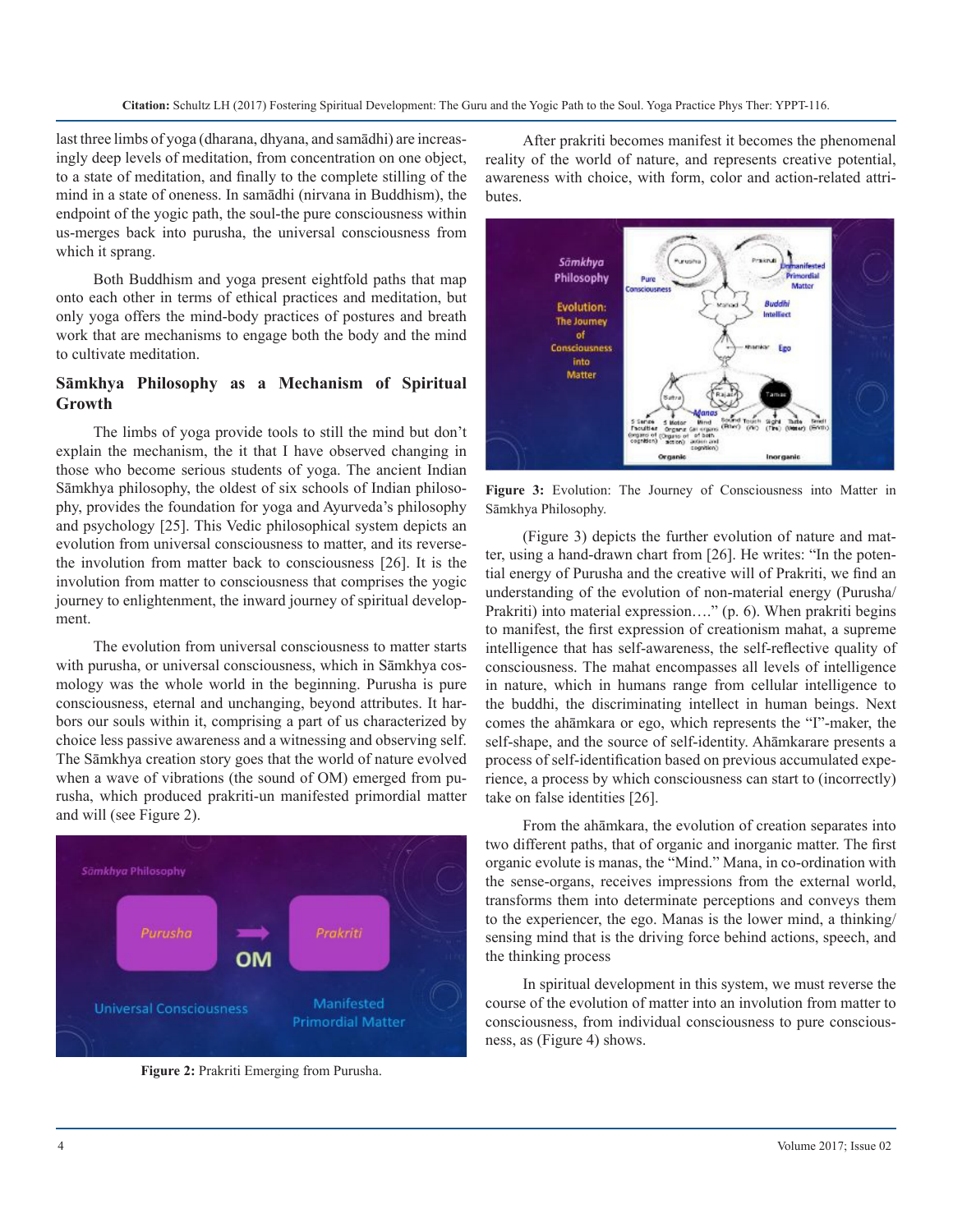**Citation:** Schultz LH (2017) Fostering Spiritual Development: The Guru and the Yogic Path to the Soul. Yoga Practice Phys Ther: YPPT-116.



**Figure 4:** Involution: The Journey of Individual Consciousness Back to Pure Consciousness.

How do we accomplish this journey of involution? The "Mind" in yogic philosophy is a much narrower construct than the "Mind" in Western psychology. What Western psychology considers to be the mind is, in yoga philosophy and psychology, divided into three components-the discriminating mind (buddhi), the ego mind (ahāmkara), and the thinking/sensing mind (manas).

In yoga psychology, spiritual development happens in the interplay between the thinking mind, the ego mind, and the discriminating mind. The ego mind is fragile, self-protective, and surrounds itself with validation. This ahāmkara mind is a stable structure (actually an energy pattern) that resists change, provoking a hyper vigilant effort to make sure that what threatens or scares us won't happen again. Our purusha soul becomes trapped in identification with the outer world, with the permanent soul being identified with the impermanent material body and mind.

Much of the interference of the yogic ego (ahāmkara) comes in the form of saṁskāras and granthis, which play a somewhat analogous role to that of defense mechanisms and object relations in the earlier study I mentioned, in which they were found to contribute to gaps between interpersonal thought and action.

Saṁskāras are mental modifications or impressions "That sink to the bottom of the mental lake, where they become potential activators to further thought activity" [27]. These "Grooves in the brain" form the deep inner structure of manas that influences all thought processes. Saṁskāras determine much of what constitutes our personality, habits, and behavior, causing the mind to be restless and outwardly directed.

Granthis are energy knots or blocks in our psyche as well as deeply stuck feelings in parts of the physical body. These "Knotted" areas of energy can impede the flow of prāna in the body, keeping us entangled in our preferences, desires and fears. The Buddhist Pema Chodron calls this "how we guard our heart:" She explains that "Our sense of victory just means that we guarded our hearts enough so nothing got through, and we think we won the war. The armor around our soft spot-our wounded heart is now more fortified and our world is smaller" [28].

In the yogic view, the key to moving our true self-closer to the universal spirit is a change in the dynamic between the three parts of the yogic mind-the buddhi, amhāmkara, and manas. This mechanism of spiritual development occurs when our discriminating intellect overrides dysfunctional energy patterns in our ego to enable us to be present in the moment and still our thinking mind. The inward development of the spirit progresses as the discriminating mind more often takes charge of unconscious patterns in the ego mind. The yogic limb of prātyahāra-the withdrawal of the senses-greatly facilitates this process in a retreat from the world of objects.



**Figure 5:** Interplay Between the Discriminating, Ego, and Thinking Mind.

(Figure 5) depicts the how this dynamic works in general human functioning compared to a practicing yogi (or others progressing spiritually). Usually, there is a bidirectional influence between the buddhi and the amhāmkara, and between the latter and the manas. When our ego mind quashes our discriminating mind and there is a free flow between our ego and thinking minds, we lose the self-awareness that the discriminating mind provides. This impairs our discrimination between what is permanent and what is temporary, blurring our sense of reality.

On the other hand, to the extent that our buddhi subordinates the ego, we gain in self-awareness and inward focus. The latter is the pattern that yoga practice cultivates. In each moment when our discriminating intellect takes charge over our ego, we are selfaware and present in that moment. Energy patterns from the past that no longer serve us shift, and the defensive ego structures mentioned earlier-psychodynamic processes in Western psychology and saṁskāras and granthis in yoga psychology-are dismantled. This process restructures the unconscious mind and completely transforms how we perceive the world and our self-identity.

#### **The Role of the Guru in Spiritual Development**

Why are social relationships important for progress on the inward journey to the āt man, the soul? An early developmental psychologist, James Mark Baldwin (1902), was a genetic theorist who greatly influenced the developmental theorists discussed earlier-Piaget, Selman, Kohlberg, and Fowler [29,30]. Baldwin viewed human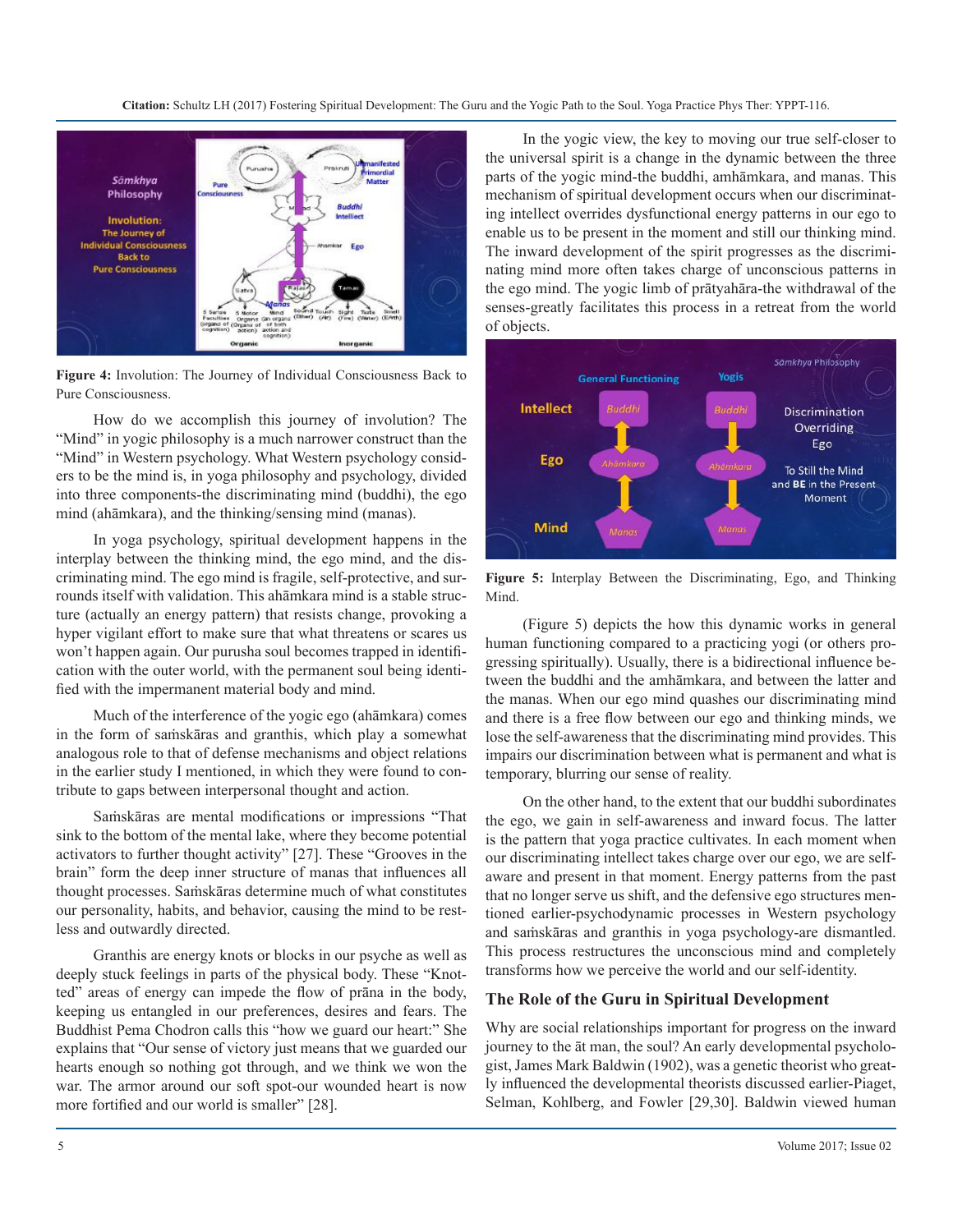development as a social process, believing that growth in the self occurs in dialectical relationships, where patterns of thought and behavior are relationally transmitted, learned through interaction with individuals and the group [7].

In both structural-developmental theories and yoga philosophy, we progress in spirituality as our self-awareness increases. But there are powerful impediments to that progress: maladaptive ego structure simpered self-aware action. That is why our social milieu matters. Spiritual development, like moral development, is a complex social process. Both types of development require the guidance of a teacher, mentor, or whole community, to serve as a guru. In India gurus are simply teachers: you can have a music guru, a Vedic astrology guru, etc. Yoga communities themselves can function as a spiritual teacher in early stages of practice, but to plumb the deep depths of yoga, we need to find a "Sat" ("Sad") guru.

The Sat guru takes charge of your soul and guides you along the path of spiritual growth and liberation. The guru introduces conflict that we as students must resolve and integrate into a refined ego that has new patterns of energy. This, of course, is the basic mechanism of development that Piaget described in cognitive development in the assimilation-accommodation-equilibration dynamic [31] described in social-political development (thesis  $\rightarrow$ antithesis  $\rightarrow$  synthesis).

Over the course of the guru-student relationship, the student learns to see that when the mind is active, the purusha-the true-selfidentifies with the activities of the mind. Because the discriminating mind is not involved, the ego mind mistakes the outer world that is temporary ("Maya") for what is permanent and real (purusha, the soul). In this therapeutic process, the student learns how to step back from any situation in the world or in the mind to make space for the understanding of the buddhi. In choosing the buddhi over the ego mind the student chooses the path toward union with the soul. In an interview entitled "The Grace of the Guru on the Ayurvedic Path," [32] discuss the role of the Satguru and gurus in general in fostering spiritual development.

**Welch:** "The two have a connection, the Satguru and the guru of whatever, whether it's Tablas, Hindi, or Ayurveda because I think the Satguru, the spiritual path, gives us a way to find the juice in life and the essence of ourselves..…

**Svoboda:** "… the purpose, as far as I can tell, for a spiritual guru, is to be able to actually connect you directly to that reality, to the reality that is behind everything else. And that reality is also the reality that is behind studying Tablas, studying Ayurveda, or studying dance, or whatever it might be. And it's not only the reality that is important. It's your connection to that reality. It's your sad guru's connection to that reality. It's your Sadguru's connection to you. And all of these experiences that you have in the context of your relationship to reality and to the Sad guru are experiences or connections or relationships that can be replicated in a positive and a potentially positively dramatic way in all of these other relationships that you have with everyone else that you are learning from, sometimes even with people that you had never intended to learn anything from or never knew you were learning anything from. But because you have learned how to learn as a result of this reality of having a connection, a direct connection to that reality, it has the potential to transform the way that you interact with the world in general."

**Welch:** "And there are not only the people we call guru and teacher. But animals and plants and spirit life in any form, animate or inanimate, have the potential to continue to take us on the spiritual journey or on the journey to whatever knowledge we're looking for as long as we're coming at it from that place that hopefully the Sadguru has taught us to walk, that path of enlightenment, not just ultimate enlightenment, but enlightenment of each thing that comes to us that unfolds and enlightens our within about something." I would argue that the guru-student relationship is the ultimate therapeutic relationship, the kind of relationship that [33] describes as a key factor in the success of any healing modality (she calls this the "Art of Medicine"). In the West, psychotherapists play a guru role, using techniques to help clients dismantle ego defenses that no longer serve them and replace these old relationship patterns with new, heathier patterns. The therapeutic relationship challenges us to gradually become aware of old dysfunctional relationship behavior, and with this new self-awareness to refine how we relate to others. Therapy is a form of teaching and teaching is a form of therapy; education is a continuum of teaching/learning from instruction to therapy, involving varying degrees of cognition and emotion. Psychotherapists, Sat gurus, and other kinds of teachers, scaffold our spiritual development, modeling a way along a particular spiritual/psychological path. Welch's Sat guru advised her to "Keep good company. Good company makes a man great" [32].

Yogic psychology differs from Western psychology in that the goal of mental and spiritual development in yoga is to merge the "Little self"-the ego-into the "big s" Self (purusha, the soul). (Figure 6) contrasts "mind fullness" in the West, which is the Western modality closest to the yogic mind, with yoga's inwardlyoriented quest for Samādhi. Mindfulness in the West has proved effective to relieve stress, but affords no role for the soul-there is no end goal beyond staying in the present [34]. Mindfulness is only a start to the process-we need to seek union with the soul for liberation.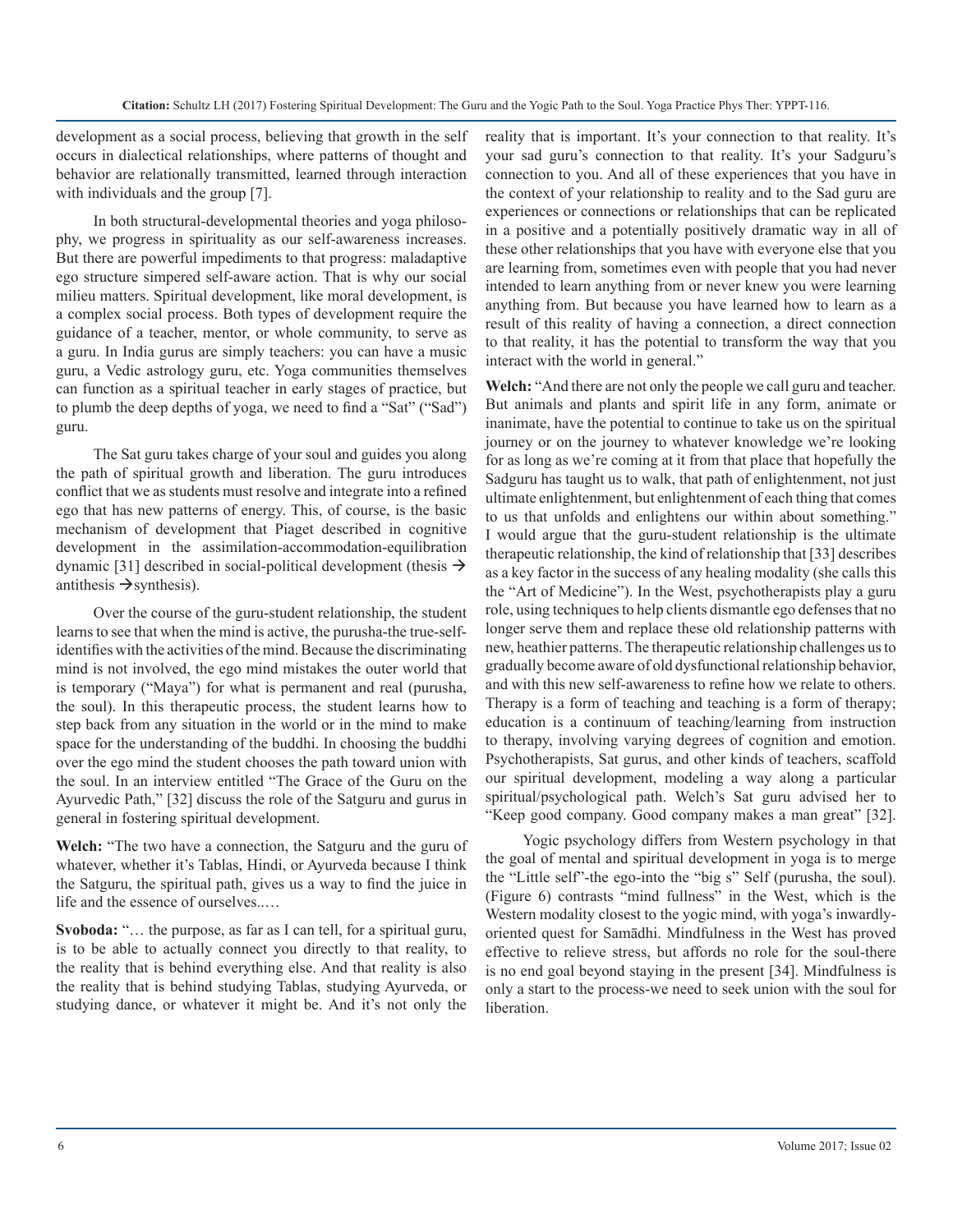**Citation:** Schultz LH (2017) Fostering Spiritual Development: The Guru and the Yogic Path to the Soul. Yoga Practice Phys Ther: YPPT-116.



**Figure 6:** Yogic Psychology's Endpoint of the Soul versus Mindfulness in the West.

Like yoga, psychotherapy and moral education work on the level of the mind. Though both the psychotherapy and mor[al domains posit human spirit, in the practice of yoga the soul is](http://psycnet.apa.org/psycinfo/1980-27628-001)  central. Moreover, yoga uniquely works on the level of the body. [Yoga has inherent therapeutic power because yoga engages body,](https://muse.jhu.edu/article/173864/summary)  mind, and spirit in a synergistic manner that propels our minds and [hearts inward toward the soul, Yoga is a powerful method of hu](http://psycnet.apa.org/journals/dev/23/6/807/)man development because its philosophy and psychology identify a mechanism-the interplay of the intellect, ego, and thinking minds to connect to the soul-by which spirituality develops, while at the same time yoga practice applies body-mind methods that facilitate that spiritual growth.

[In Kohlberg's just communities \[35-37\], moral growth is](http://jamanetwork.com/journals/jamapsychiatry/article-abstract/490388)  fostered by the mature interpersonal relationships of its members, who consistently treat each other with respect and compassion. Similarly, spiritual development in the yogic tradition is fostered [in yoga communities and/or with a spiritual guru where those with](https://www.ncbi.nlm.nih.gov/pubmed/3729674)  mature social perspective coordination can model the discriminative intelligence they use interpersonally and spiritually. Students become aware of outmoded ego structures and learn the tapas (discipline) needed to still their minds-and thereby touch the soul-to live in the present authentically, justly, and kindly [38,39].

### **References**

- 1. [Kohlberg L, Mayer R \(1972\) Development as the aim of education. Harvard](http://sociologia.davidjustino.com/wp-content/uploads/2012/11/KOHLBERG1972_Development_Aim_Education.pdf) [Educational Review 4: 449 496](http://sociologia.davidjustino.com/wp-content/uploads/2012/11/KOHLBERG1972_Development_Aim_Education.pdf).
- 2. [Kohlberg L \(1981\) the philosophy of moral development: Moral stages and](https://philpapers.org/rec/KOHTPO-6)  [the idea of justice. Essays on moral development, Volume I. San Francisco:](https://philpapers.org/rec/KOHTPO-6) [Harper & Row.](https://philpapers.org/rec/KOHTPO-6)
- 3. Kohlberg L (1984) the psychology of moral development: The nature and [validity of moral stages. Essays on moral development, Volume II. San Fran](https://books.google.co.in/books?hl=en&lr=&id=PlupnDEr5iAC&oi=fnd&pg=PR7&dq=an+Introduction+to+Indian+Philosophy&ots=7xgweknKLg&sig=il-7Vi0Tb-Do6tZY071LTSrZxGw#v=onepage&q=an Introduction to Indian Philosophy&f=false)cisco: Harper & Row.
- 4. [Piaget J \(1997\) The moral judgment of the child \(M. Gabain, Trans.\). New](http://indianmedicine.eldoc.ub.rug.nl/root/L2/195l/)  York: Free Press. (Original work published 1932).
- 5. [Selman RL \(1980\) the growth of interpersonal understanding: Developmental](http://www.tandfonline.com/doi/abs/10.1080/0305724820110208?journalCode=cjme20) [and Clinical Analyses. New York: Academic Press 2: 133-14](http://www.tandfonline.com/doi/abs/10.1080/0305724820110208?journalCode=cjme20)2.
- 6. [Fowler J \(1981\) Stages of faith: The psychology of human development and](https://philpapers.org/rec/FOWSOF-2)  [the quest for meaning. New York: HarperCollins.](https://philpapers.org/rec/FOWSOF-2)
- 7. [Nelson JM \(2009\) Psychology, Religion, and Spirituality. New York: Spring](http://simbi.kemenag.go.id/pustaka/images/materibuku/psychology-religion-and-spirituality.pdf)[er.](http://simbi.kemenag.go.id/pustaka/images/materibuku/psychology-religion-and-spirituality.pdf)
- 8. [Selman RL, Hickey Schultz L \(1990\) Making a friend in youth: Developmen](https://books.google.co.in/books/about/Making_a_Friend_in_Youth.html?id=MJa9Cv6BJfoC&redir_esc=y)[tal theory and pair therapy. Chicago: University of Chicago Press.](https://books.google.co.in/books/about/Making_a_Friend_in_Youth.html?id=MJa9Cv6BJfoC&redir_esc=y)
- 9. [Selman RL, Watts CL, Hickey Schultz L \(1997\) Fostering friendship: Pair](http://www.transactionpub.com/title/Fostering-Friendship-978-0-202-36095-9.html) [therapy for treatment and prevention. Hawthorne, NY: Aldine de Gruyter.](http://www.transactionpub.com/title/Fostering-Friendship-978-0-202-36095-9.html)
- 10. [Kegan R \(1982\) the evolving self: Problem and process in human develop](https://books.google.co.in/books?hl=en&lr=&id=nQNLO1uCLXgC&oi=fnd&pg=PA1&dq=the+evolving+self:+Problem+and+process+in+human+development&ots=JyaNr0kVtE&sig=g3tlNmYPtC6TDcDzS555k5MafNk#v=onepage&q=the evolving self%3A Problem and process in hum)[ment. Cambridge MA: Harvard University Press.](https://books.google.co.in/books?hl=en&lr=&id=nQNLO1uCLXgC&oi=fnd&pg=PA1&dq=the+evolving+self:+Problem+and+process+in+human+development&ots=JyaNr0kVtE&sig=g3tlNmYPtC6TDcDzS555k5MafNk#v=onepage&q=the evolving self%3A Problem and process in hum)
- 11. [Hickey Schultz L \(1988\) Developmental level and predominant style of in](https://www.researchgate.net/publication/35334283_Developmental_level_and_predominant_style_of_interpersonal_thought_action_and_emotion_in_early_adolescents)[terpersonal thought, action, and emotion in early adolescents. Unpublished](https://www.researchgate.net/publication/35334283_Developmental_level_and_predominant_style_of_interpersonal_thought_action_and_emotion_in_early_adolescents)  [doctoral dissertation, Harvard University.](https://www.researchgate.net/publication/35334283_Developmental_level_and_predominant_style_of_interpersonal_thought_action_and_emotion_in_early_adolescents)
- 12. [Hickey Schultz L, Selman RL \(1989\) Bridging the gap between interpersonal](https://www.cambridge.org/core/journals/development-and-psychopathology/article/div-classtitlebridging-the-gap-between-interpersonal-thought-and-action-in-early-adolescence-the-role-of-psychodynamic-processesdiv/A666CCF9AE4A132623109F02E5D57335) [thought and action in early adolescence: The role of psychodynamic process](https://www.cambridge.org/core/journals/development-and-psychopathology/article/div-classtitlebridging-the-gap-between-interpersonal-thought-and-action-in-early-adolescence-the-role-of-psychodynamic-processesdiv/A666CCF9AE4A132623109F02E5D57335)[es. Development and Psychopathology 2: 133-152](https://www.cambridge.org/core/journals/development-and-psychopathology/article/div-classtitlebridging-the-gap-between-interpersonal-thought-and-action-in-early-adolescence-the-role-of-psychodynamic-processesdiv/A666CCF9AE4A132623109F02E5D57335).
- 13. [Blasi A \(1980\) Bridging moral cognition and moral action: A critical review](http://psycnet.apa.org/psycinfo/1980-27628-001) of the literature. Psychological Bulletin 1: 1-45.
- 14. [Walker L \(2004\) Progress and prospects in the psychology of moral develop](https://muse.jhu.edu/article/173864/summary)ment. Merrill-Palmer Quarterly 4: 546-557.
- 15. [Beardslee, William R, Hickey Schultz, Lynn H, Selman, et al. \(1987\) Level of](http://psycnet.apa.org/journals/dev/23/6/807/) social-cognitive development, adaptive functioning, and DSM-III diagnoses [in adolescent offspring of parents with affective disorders: Implications of](http://psycnet.apa.org/journals/dev/23/6/807/)  [the development of the capacity for mutuality. Developmental Psychology](http://psycnet.apa.org/journals/dev/23/6/807/)  [6: 807-815.](http://psycnet.apa.org/journals/dev/23/6/807/)
- 16. Hickey Schultz L, Yeates, K O, Selman RL (1988) the interpersonal negotiation strategies interview manual. Unpublished manual, Harvard University.
- 17. [Vaillant, GE \(1971\) The oretical hierarchy of adaptive ego mechanisms. Ar](http://jamanetwork.com/journals/jamapsychiatry/article-abstract/490388)chives of General Psychiatry 24: 107-118.
- 18. [Vaillant GE \(1977\) Adaptation to Life. Boston: Little Brown.](https://books.google.co.in/books?hl=en&lr=&id=dtJohB1xC98C&oi=fnd&pg=PR7&dq=Adaptation+to+Life&ots=5TJwXfZwRb&sig=HxTRATzdPNOeYqmwqUmNgCwk-QU#v=onepage&q=Adaptation to Life&f=false)
- 19. [Vaillant GE, Bond M, Vaillant CO \(1986\) an empirically validated hierarchy](https://www.ncbi.nlm.nih.gov/pubmed/3729674)  of defense mechanisms. Archives of General Psychiatry 43: 786-794.
- 20. Blatt SJ, Chevron ES, Quinlan DM, Wein S (1981) the assessment of qualitative and structural dimensions of object representation. Unpublished manual, Yale University.
- 21. Blatt SJ, D'Afflitti JP, Quinlan DM (1979) Depressive Experiences Questionnaire. Unpublished manual, Yale University.
- 22. [Bryant EF \(2009\) The Yoga Sūtras of Patañjali: with insights from the tradi](https://philpapers.org/rec/BRYTYS)[tional commentators. New York: North Point Press.](https://philpapers.org/rec/BRYTYS)
- 23. Iyengar BKS (1993) Light on the yoga sutras of Patañjali. London: Thorsons.
- 24. [Farhi D \(2004\) Bringing Yoga to Life: The Everyday Practice of Enlightened](https://www.byronyoga.com/bringing-yoga-to-life/) [Living. New York: Harper Collins.](https://www.byronyoga.com/bringing-yoga-to-life/)
- 25. [Chatterjee S, Datta D \(2010\) an Introduction to Indian Philosophy. Rupa Pub](https://books.google.co.in/books?hl=en&lr=&id=PlupnDEr5iAC&oi=fnd&pg=PR7&dq=an+Introduction+to+Indian+Philosophy&ots=7xgweknKLg&sig=il-7Vi0Tb-Do6tZY071LTSrZxGw#v=onepage&q=an Introduction to Indian Philosophy&f=false)lications.
- 26. [Lad, V \(2002\) Textbook of Ayurveda Fundamental principles of Ayurveda 1.](http://indianmedicine.eldoc.ub.rug.nl/root/L2/195l/)  Albuquerque, NM: The Ayurvedic Press.
- 27. [Carrera J \(2005\) Inside the Yoga Sūtras: A Comprehensive Sourcebook for](https://zrgdthfyjgu.files.wordpress.com/2017/02/inside-the-yoga-sutras-a.pdf)  [the Study and Practice of Patañjaliis Yoga Sūtras. Yogaville, VA: Integral](https://zrgdthfyjgu.files.wordpress.com/2017/02/inside-the-yoga-sutras-a.pdf) [Yoga Publications.](https://zrgdthfyjgu.files.wordpress.com/2017/02/inside-the-yoga-sutras-a.pdf)